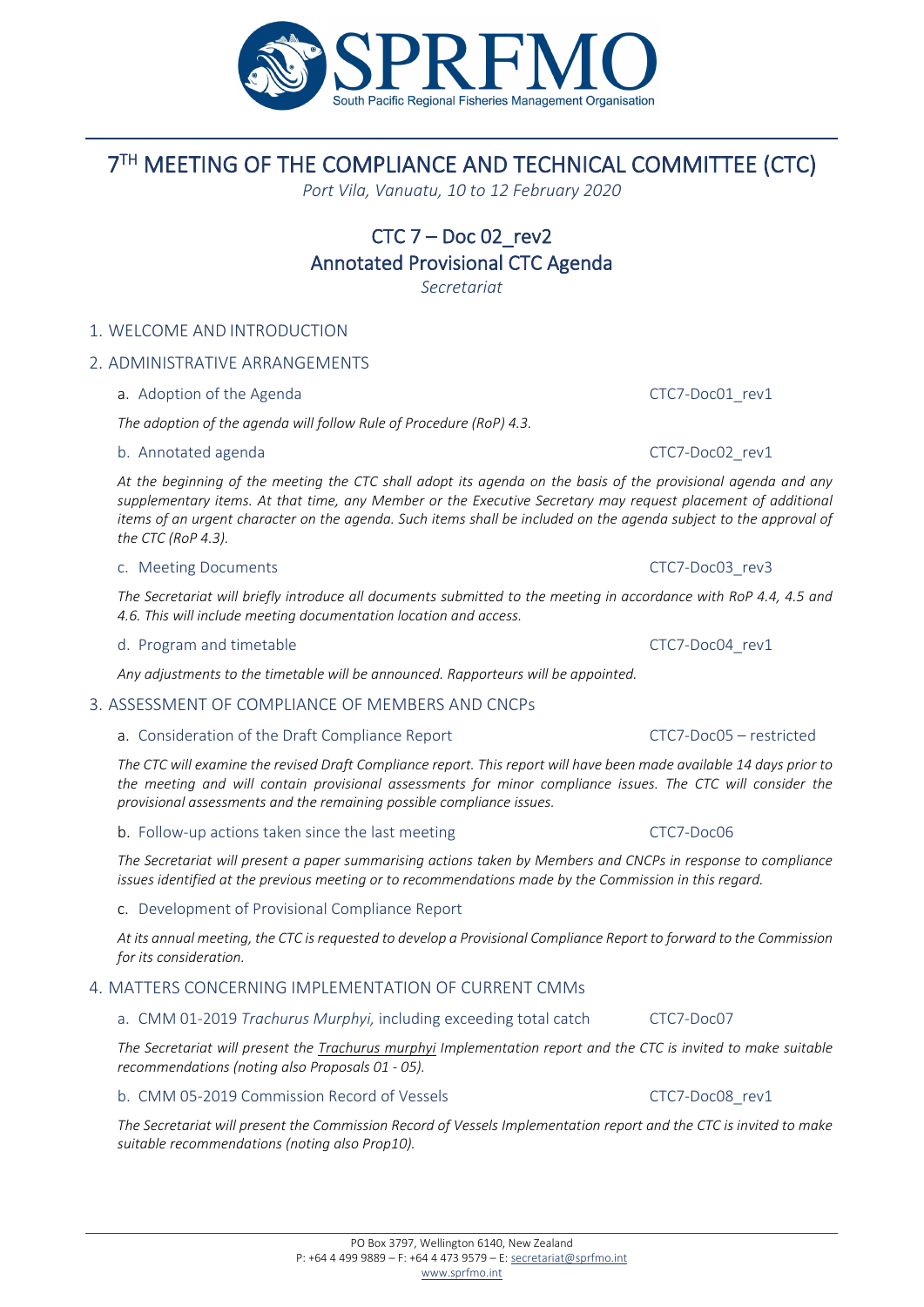# c. CMM 06-2018 Commission VMS Implementation report CTC7-Doc09

*The Secretariat will present the Commission VMS Implementation and operation report and the CTC is invited to make suitable recommendations.*

d. CMM 07-2019 Port Inspection Implementation report CTC7-Doc10

*The Secretariat will present the Port inspection Implementation report and the CTC is invited to make suitable recommendations.*

# e. CMM 16-2019 SPRFMO Observer Programme CTC7-Doc11/12 – restricted

*The Secretariat will present the SPRFMO Observer Programme Implementation report (Doc11) and the CTC is invited to make suitable recommendations. The SPRFMO Chairperson will present the Technical and Financial analysis of the Proposed Observer Programme Accreditation Evaluators.*

# 5. EXAMINATION OF CURRENT AND DRAFT IUU LIST CTCT-Doc13.1

*The Secretariat will present background Document CTC7-Doc13.1 on the IUU Documentation process and the CTC is invited to make suitable recommendations.*

#### a. Examination of the 2020 Draft IUU List CTC7-Doc13 – restricted

*The CTC will examine the 2020 Draft IUU List and may remove vessels as per paragraph 12 of CMM 04-2019 (IUU Vessel List).*

#### b. Examination of the Current (2019) IUU List CTC7-Doc13 – restricted

*The CTC will examine the Current IUU List, including any available updates, and may recommend which vessels if any should be removed from the list as per paragraph 13b of CMM 04-2019 (IUU Vessel List).*

b1. Intersessional request to remove the VLADIVOSTOK 2000 from the IUU Vessel List

*The CTC will discuss the results of the Intersessional request made by the Russian Federation (Letters R08-2019 and DC74-2019 in Doc13).*

b2. Request to remove the NAKHODKA from the IUU Vessel List

*The CTC will discuss the request made by the Russian Federation (refer Doc13).*

b3. Request to remove the BELLATOR from the IUU Vessel List

*The CTC will discuss the request made by the Republic of Angola (refer Doc13)*

# c. Development of a 2020 Provisional IUU List

*Following the examination of the Draft and Current IUU List, the CTC shall adopt a 2020 Provisional IUU List and recommend to the Commission which, if any, vessels shall be removed from the Current IUU List.*

# 6. ASSESSMENT OF CNCPs APPLICATIONS

# a. Current CNCPs control control control control control control control control control control control control control control control control control control control control control control control control control contr

*The CTC shall consider applications to renew CNCP status and provide recommendations to the Commission.*

# b. Other applicants

*The CTC shall consider any new CNCP applications and provide recommendations to the Commission.*

# 7. CONSERVATION AND MANAGEMENT MEASURES

- a. Proposals to amend current CMMs:
	- a1. CMM 01-2019 *Trachurus Murphyi* (EU) COMM8-Prop01
	- a2. CMM 01-2019 *Trachurus Murphyi* (VU) COMM8-Prop02\_rev2/2.1\_rev1
	-
	- a4. CMM 01-2019 *Trachurus Murphyi* (CL) COMM8-Prop04
	- a5. CMM 01-2019 *Trachurus Murphyi* (PE) COMM8-Prop05
	- a6. CMM 02-2018 Data Standards (NZ) example to the community community community community community and the community community community community community community community community community community community com
	- a7. CMM 03-2019 Bottom fishing (EU) COMM8-Prop07
	- a8. CMM 03a-2019 Deepwater species (NZ\_AU) COMM8-Prop08/8.1
	- a3. CMM 01-2019 *Trachurus Murphyi* (EC) COMM8-Prop03/3.1/3.2